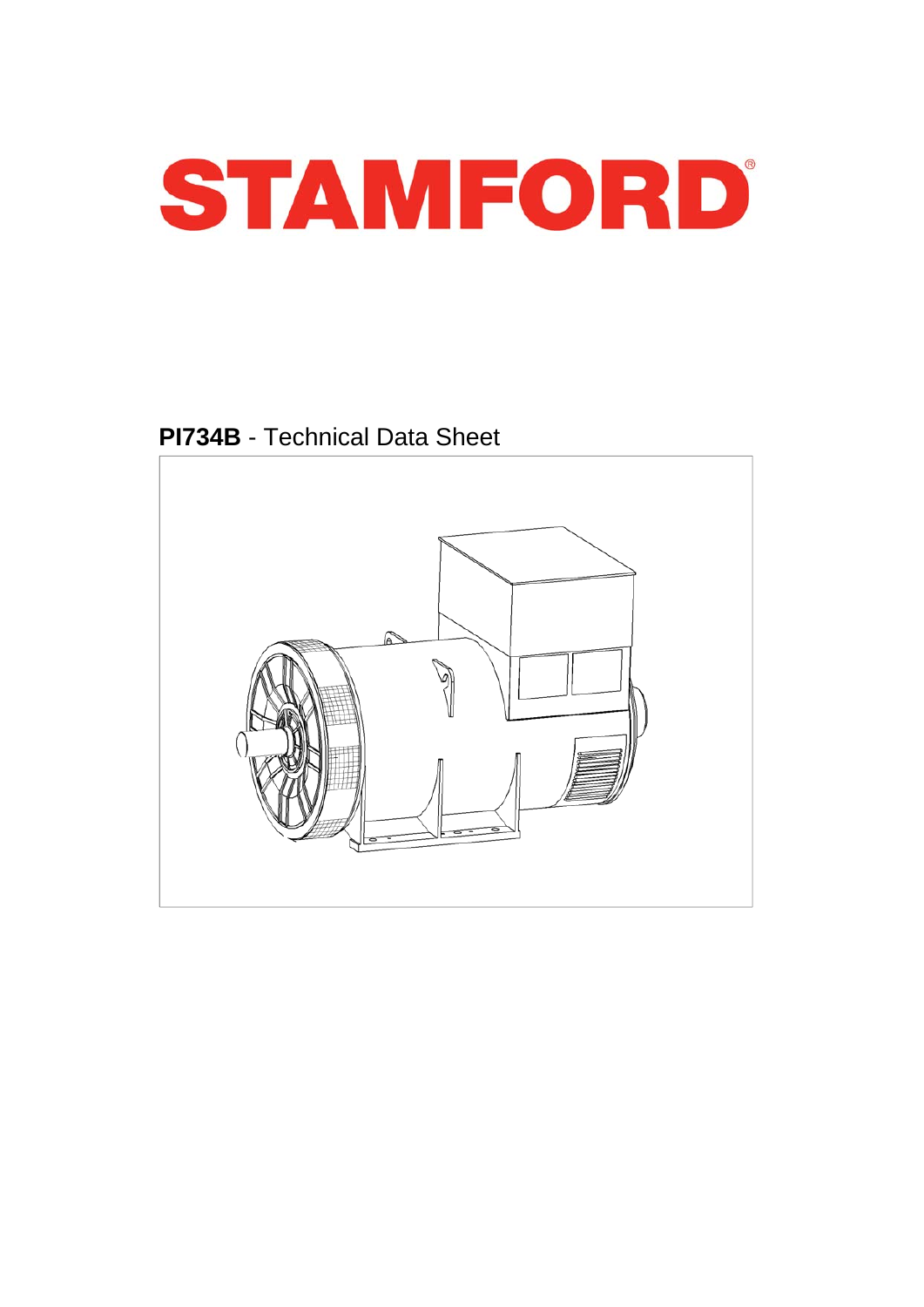# PI734B **SPECIFICATIONS & OPTIONS**



### **STANDARDS**

Newage Stamford industrial generators meet the requirements of BS EN 60034 and the relevant sections of other national and international standards such as BS5000, VDE 0530, NEMA MG1-32, IEC60034, CSA C22.2-100, AS1359.

Other standards and certifications can be considered on request.

### **DESCRIPTION**

The STAMFORD PI range of synchronous ac generators are brushless with a rotating field. They are separately excited by the STAMFORD Permanent Magnet Generator (PMG). This is a shaft mounted, high frequency, pilot exciter which provides a constant supply of clean power via the Automatic Voltage Regulator (AVR) to the main exciter. The main exciter output is fed to the main rotor, through a full wave bridge rectifier, protected by surge suppression.

### **VOLTAGE REGULATORS**

The PI range generators, complete with a PMG, are available with one of two AVRs. Each AVR has soft start voltage build up and built in protection against sustained over-excitation, which will de-excite the generator after a minimum of 8 seconds.

Underspeed protection (UFRO) is also provided on both AVRs. The UFRO will reduce the generator output voltage proportional to the speed of the generator below a presettable level.

The **MX341 AVR** is two phase sensed with a voltage regulation of  $\pm$  1 %. (see the note on regulation).

The **MX321 AVR** is 3 phase rms sensed with a voltage regulation of 0.5% rms (see the note on regulation). The UFRO circuit has adjustable slope and dwell for controlled recovery from step loads. An over voltage protection circuit will shutdown the output device of the AVR, it can also trip an optional excitation circuit breaker if required. As an option, short circuit current limiting is available with the addition of current transformers.

Both the MX341 and the MX321 need a generator mounted current transformer to provide quadrature droop characteristics for load sharing during parallel operation. Provision is also made for the connection of the STAMFORD power factor controller, for embedded applications, and a remote voltage trimmer.

### **WINDINGS & ELECTRICAL PERFORMANCE**

All generator stators are wound to 2/3 pitch. This eliminates triplen (3rd, 9th, 15th …) harmonics on the voltage waveform and is found to be the optimum design for trouble-free supply of non-linear loads. The 2/3 pitch design avoids excessive neutral currents sometimes seen with higher winding pitches. A fully connected damper winding reduces oscillations during paralleling. This winding, with the 2/3 pitch and carefully selected pole and tooth designs, ensures very low levels of voltage waveform distortion.

#### **TERMINALS & TERMINAL BOX**

Standard generators feature a main stator with 6 ends brought out to the terminals, which are mounted on the frame at the non-drive end of the generator. A sheet steel terminal box contains the AVR and provides ample space for the customers' wiring and gland arrangements. It has removable panels for easy access.

### **SHAFT & KEYS**

All generator rotors are dynamically balanced to better than BS6861:Part 1 Grade 2.5 for minimum vibration in operation. Two bearing generators are balanced with a half key.

### **INSULATION/IMPREGNATION**

The insulation system is class 'H', and meets the requirements of UL1446.

All wound components are impregnated with materials and processes designed specifically to provide the high build required for static windings and the high mechanical strength required for rotating components.

### **QUALITY ASSURANCE**

Generators are manufactured using production procedures having a quality assurance level to BS EN ISO 9001.

### **NOTE ON REGULATION**

The stated voltage regulation may not be maintained in the presence of certain radio transmitted signals. Any change in performance will fall within the limits of Criteria 'B' of EN 61000-6-2:2001. At no time will the steady-state voltage regulation exceed 2%.

Note: Continuous development of our products entitles us to change specification details without notice, therefore they must not be regarded as binding.

Front cover drawing is typical of the product range.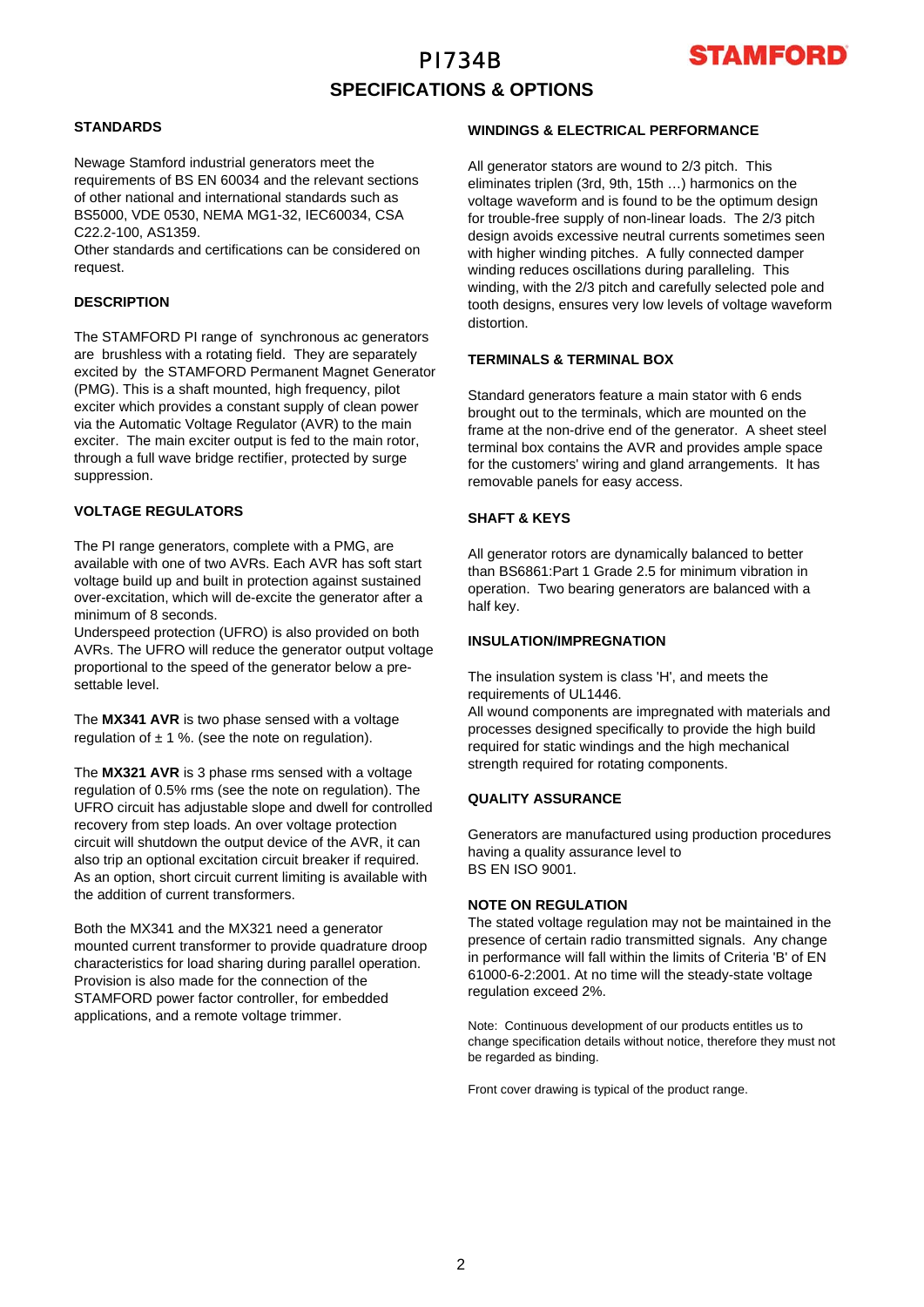# **STAMFORD**

# PI734B

### **WINDING 312**

| <b>CONTROL SYSTEM</b>                                   | SEPARATELY EXCITED BY P.M.G.                        |                                                                                      |                                                  |                            |                                   |           |         |         |  |  |  |  |  |
|---------------------------------------------------------|-----------------------------------------------------|--------------------------------------------------------------------------------------|--------------------------------------------------|----------------------------|-----------------------------------|-----------|---------|---------|--|--|--|--|--|
| A.V.R.                                                  | MX341                                               | MX321                                                                                |                                                  |                            |                                   |           |         |         |  |  |  |  |  |
| <b>VOLTAGE REGULATION</b>                               | ± 1%                                                | ± 0.5 %                                                                              | With 4% ENGINE GOVERNING                         |                            |                                   |           |         |         |  |  |  |  |  |
| <b>SUSTAINED SHORT CIRCUIT</b>                          |                                                     |                                                                                      | REFER TO SHORT CIRCUIT DECREMENT CURVES (page 7) |                            |                                   |           |         |         |  |  |  |  |  |
| <b>INSULATION SYSTEM</b>                                |                                                     |                                                                                      |                                                  | <b>CLASS H</b>             |                                   |           |         |         |  |  |  |  |  |
| <b>PROTECTION</b>                                       |                                                     | IP23                                                                                 |                                                  |                            |                                   |           |         |         |  |  |  |  |  |
| RATED POWER FACTOR                                      | 0.8                                                 |                                                                                      |                                                  |                            |                                   |           |         |         |  |  |  |  |  |
| <b>STATOR WINDING</b>                                   |                                                     | DOUBLE LAYER LAP                                                                     |                                                  |                            |                                   |           |         |         |  |  |  |  |  |
| <b>WINDING PITCH</b>                                    | <b>TWO THIRDS</b>                                   |                                                                                      |                                                  |                            |                                   |           |         |         |  |  |  |  |  |
| <b>WINDING LEADS</b>                                    | 6                                                   |                                                                                      |                                                  |                            |                                   |           |         |         |  |  |  |  |  |
| <b>MAIN STATOR RESISTANCE</b>                           | 0.0016 Ohms PER PHASE AT 22°C STAR CONNECTED        |                                                                                      |                                                  |                            |                                   |           |         |         |  |  |  |  |  |
| <b>MAIN ROTOR RESISTANCE</b>                            |                                                     | 1.67 Ohms at 22°C                                                                    |                                                  |                            |                                   |           |         |         |  |  |  |  |  |
| <b>EXCITER STATOR RESISTANCE</b>                        |                                                     |                                                                                      |                                                  | 17.5 Ohms at 22°C          |                                   |           |         |         |  |  |  |  |  |
| <b>EXCITER ROTOR RESISTANCE</b>                         |                                                     | 0.063 Ohms PER PHASE AT 22°C                                                         |                                                  |                            |                                   |           |         |         |  |  |  |  |  |
| R.F.I. SUPPRESSION                                      |                                                     | BS EN 61000-6-2 & BS EN 61000-6-4, VDE 0875G, VDE 0875N. refer to factory for others |                                                  |                            |                                   |           |         |         |  |  |  |  |  |
| <b>WAVEFORM DISTORTION</b>                              |                                                     | NO LOAD < 1.5% NON-DISTORTING BALANCED LINEAR LOAD < 5.0%                            |                                                  |                            |                                   |           |         |         |  |  |  |  |  |
| <b>MAXIMUM OVERSPEED</b>                                |                                                     | 2250 Rev/Min                                                                         |                                                  |                            |                                   |           |         |         |  |  |  |  |  |
| <b>BEARING DRIVE END</b>                                |                                                     | BALL. 6228 C3                                                                        |                                                  |                            |                                   |           |         |         |  |  |  |  |  |
| BEARING NON-DRIVE END                                   |                                                     |                                                                                      |                                                  | BALL. 6319 C3              |                                   |           |         |         |  |  |  |  |  |
|                                                         |                                                     |                                                                                      | 1 BEARING                                        |                            |                                   | 2 BEARING |         |         |  |  |  |  |  |
| <b>WEIGHT COMP. GENERATOR</b>                           |                                                     |                                                                                      | 2760 kg                                          |                            | 2710 kg                           |           |         |         |  |  |  |  |  |
| <b>WEIGHT WOUND STATOR</b>                              |                                                     |                                                                                      | 1306 kg                                          |                            | 1306 kg                           |           |         |         |  |  |  |  |  |
| <b>WEIGHT WOUND ROTOR</b>                               |                                                     |                                                                                      | 1139 kg                                          |                            | 1077 kg                           |           |         |         |  |  |  |  |  |
| <b>WR<sup>2</sup> INERTIA</b>                           |                                                     |                                                                                      | 32.7498 kgm <sup>2</sup>                         |                            | 31.7489 kgm <sup>2</sup>          |           |         |         |  |  |  |  |  |
| SHIPPING WEIGHTS in a crate                             |                                                     |                                                                                      | 2833kg                                           |                            | 2779 <sub>kg</sub>                |           |         |         |  |  |  |  |  |
| PACKING CRATE SIZE                                      |                                                     |                                                                                      | 194 x 105 x 154(cm)                              |                            | 194 x 105 x 154(cm)               |           |         |         |  |  |  |  |  |
|                                                         |                                                     |                                                                                      | 60 Hz                                            |                            |                                   |           |         |         |  |  |  |  |  |
| TELEPHONE INTERFERENCE                                  |                                                     |                                                                                      | <b>THF&lt;2%</b>                                 |                            | TIF <sub>50</sub>                 |           |         |         |  |  |  |  |  |
| <b>COOLING AIR</b>                                      |                                                     |                                                                                      | 2.69 m <sup>3</sup> /sec 5700 cfm                |                            | 3.45 m <sup>3</sup> /sec 7300 cfm |           |         |         |  |  |  |  |  |
| <b>VOLTAGE STAR</b>                                     | 380/220                                             | 400/231                                                                              | 415/240                                          | 440/254                    | 416/240                           | 440/254   | 460/266 | 480/277 |  |  |  |  |  |
| <b>kVA BASE RATING FOR REACTANCE</b><br><b>VALUES</b>   | 1360                                                | 1400                                                                                 | 1400                                             | 1375                       | 1525                              | 1625      | 1655    | 1690    |  |  |  |  |  |
| Xd DIR. AXIS SYNCHRONOUS                                | 3.50                                                | 3.26                                                                                 | 3.02                                             | 2.64                       | 4.25                              | 4.04      | 3.77    | 3.53    |  |  |  |  |  |
| X'd DIR. AXIS TRANSIENT                                 | 0.21                                                | 0.20                                                                                 | 0.18                                             | 0.16                       | 0.26                              | 0.25      | 0.23    | 0.22    |  |  |  |  |  |
| X"d DIR. AXIS SUBTRANSIENT                              | 0.16                                                | 0.15                                                                                 | 0.14                                             | 0.12                       | 0.19                              | 0.18      | 0.17    | 0.16    |  |  |  |  |  |
| Xq QUAD. AXIS REACTANCE                                 | 2.26                                                | 2.10                                                                                 | 1.95                                             | 1.70                       | 2.74                              | 2.61      | 2.43    | 2.28    |  |  |  |  |  |
| X"a QUAD, AXIS SUBTRANSIENT                             | 0.32                                                | 0.29                                                                                 | 0.27                                             | 0.24                       | 0.38                              | 0.37      | 0.34    | 0.32    |  |  |  |  |  |
| XL LEAKAGE REACTANCE                                    | 0.04                                                | 0.04                                                                                 | 0.03                                             | 0.03                       | 0.05                              | 0.05      | 0.04    | 0.04    |  |  |  |  |  |
| X <sub>2</sub> NEGATIVE SEQUENCE                        | 0.22                                                | 0.21                                                                                 | 0.19                                             | 0.17                       | 0.27                              | 0.26      | 0.24    | 0.23    |  |  |  |  |  |
| X <sub>0</sub> ZERO SEQUENCE                            | 0.03                                                | 0.03                                                                                 | 0.02                                             | 0.02                       | 0.03                              | 0.03      | 0.03    | 0.03    |  |  |  |  |  |
| REACTANCES ARE SATURATED                                | VALUES ARE PER UNIT AT RATING AND VOLTAGE INDICATED |                                                                                      |                                                  |                            |                                   |           |         |         |  |  |  |  |  |
| T'd TRANSIENT TIME CONST.                               | 0.13s                                               |                                                                                      |                                                  |                            |                                   |           |         |         |  |  |  |  |  |
| T"d SUB-TRANSTIME CONST.<br>T'do O.C. FIELD TIME CONST. |                                                     |                                                                                      |                                                  | 0.01 <sub>S</sub><br>2.14s |                                   |           |         |         |  |  |  |  |  |
| Ta ARMATURE TIME CONST.                                 |                                                     |                                                                                      |                                                  | 0.02s                      |                                   |           |         |         |  |  |  |  |  |
| <b>SHORT CIRCUIT RATIO</b>                              | 1/Xd                                                |                                                                                      |                                                  |                            |                                   |           |         |         |  |  |  |  |  |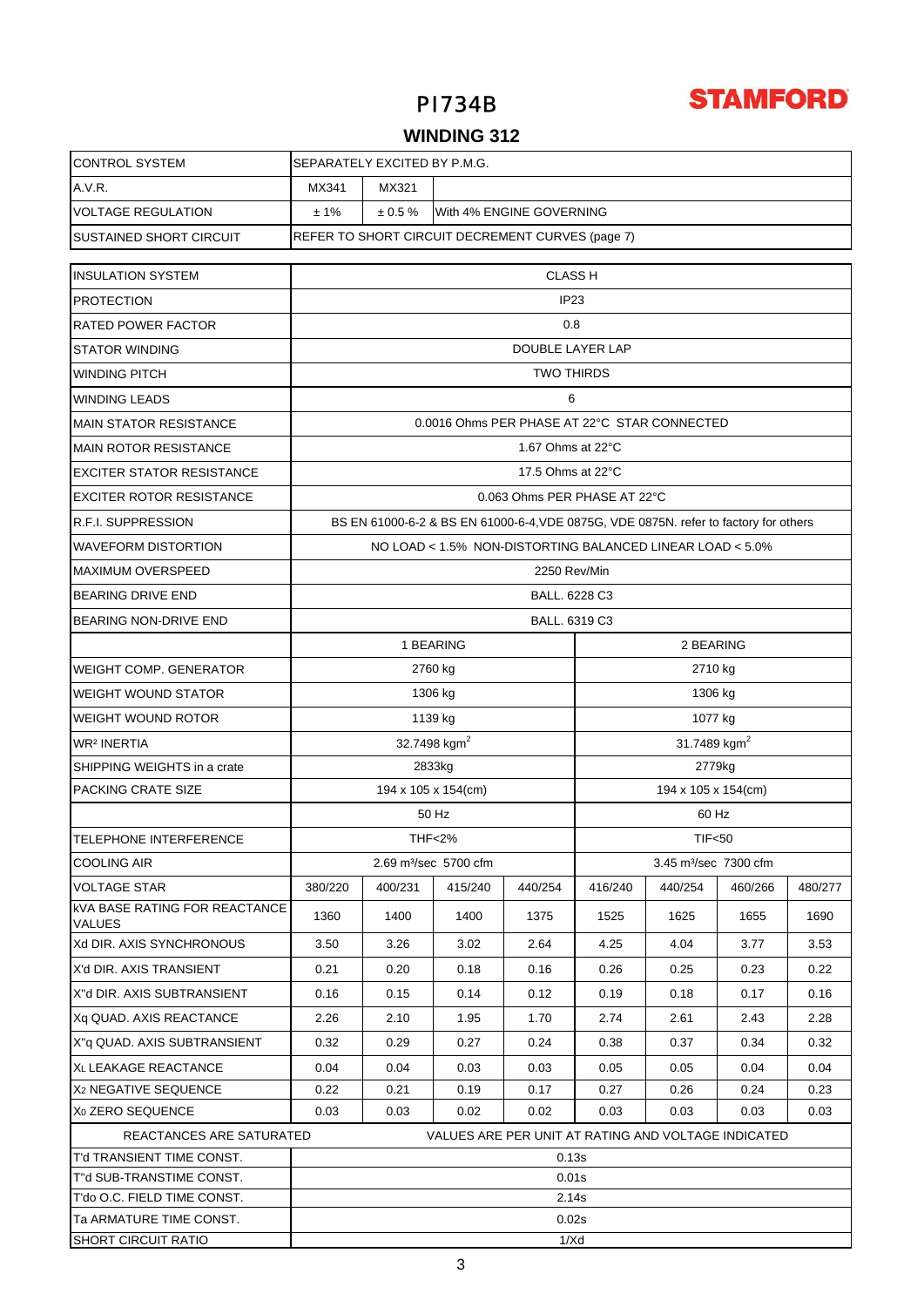

50

Hz

## **Winding 312**

## **THREE PHASE EFFICIENCY CURVES**







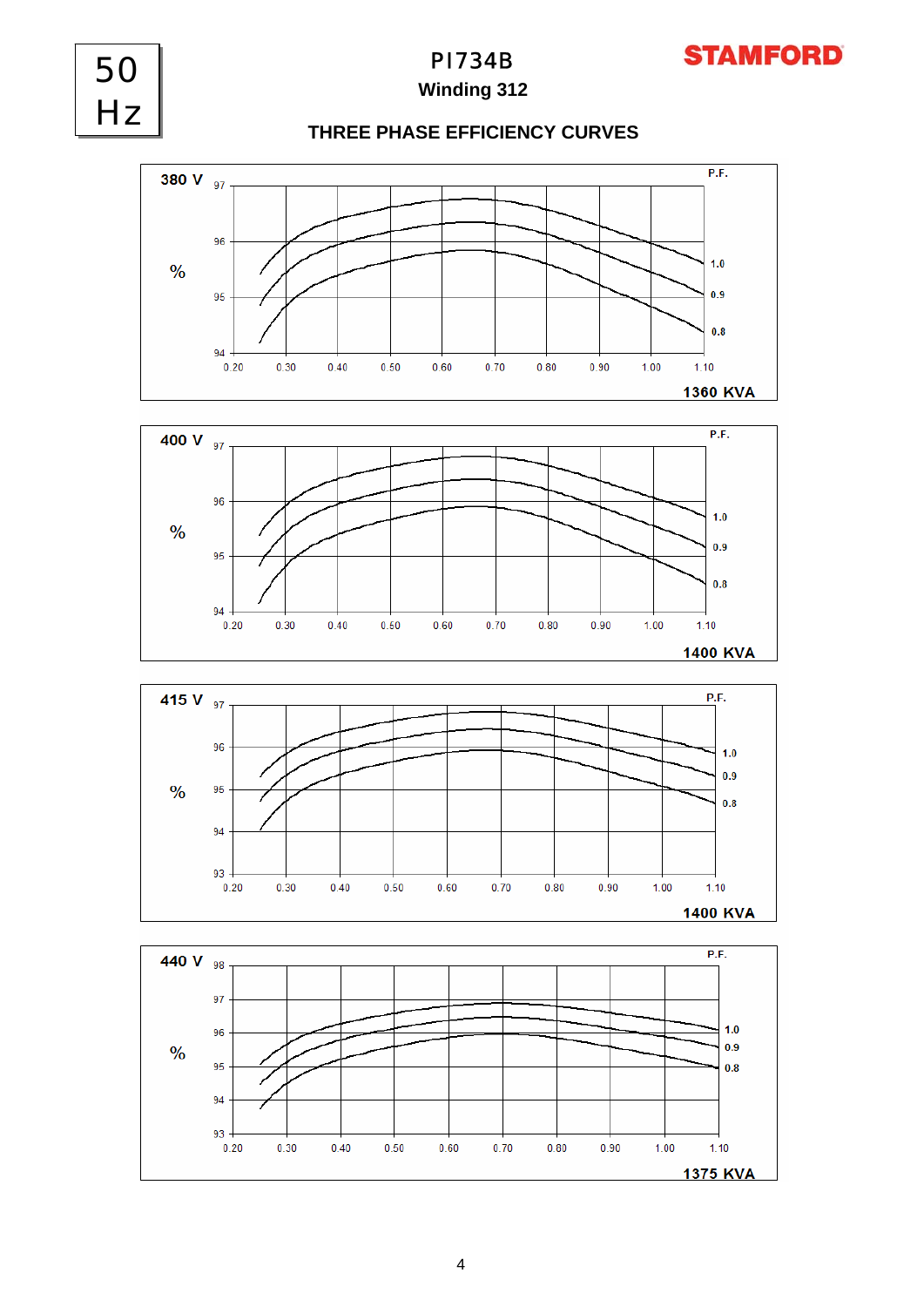



 $0.8$ 

 $1.10$ **1690 KVA** 

60 Hz

95

94

93

 $0.20$ 

 $0.30$ 

 $\frac{0}{0}$ 

 $0.70$ 

 $0.80$ 

 $0.90$ 

 $1.00$ 

 $0.60$ 

 $0.50$ 

 $0.40$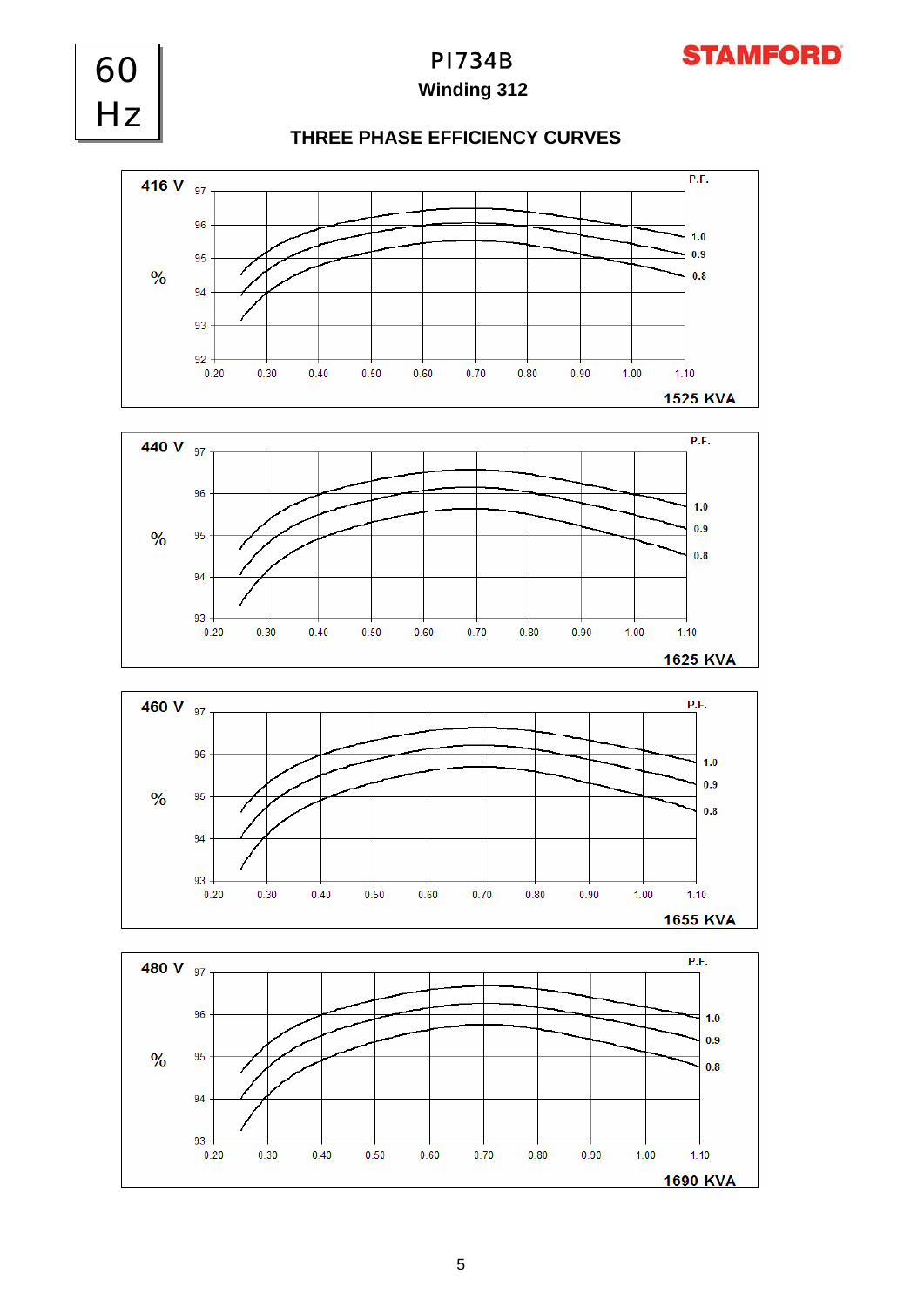

**Winding 312**

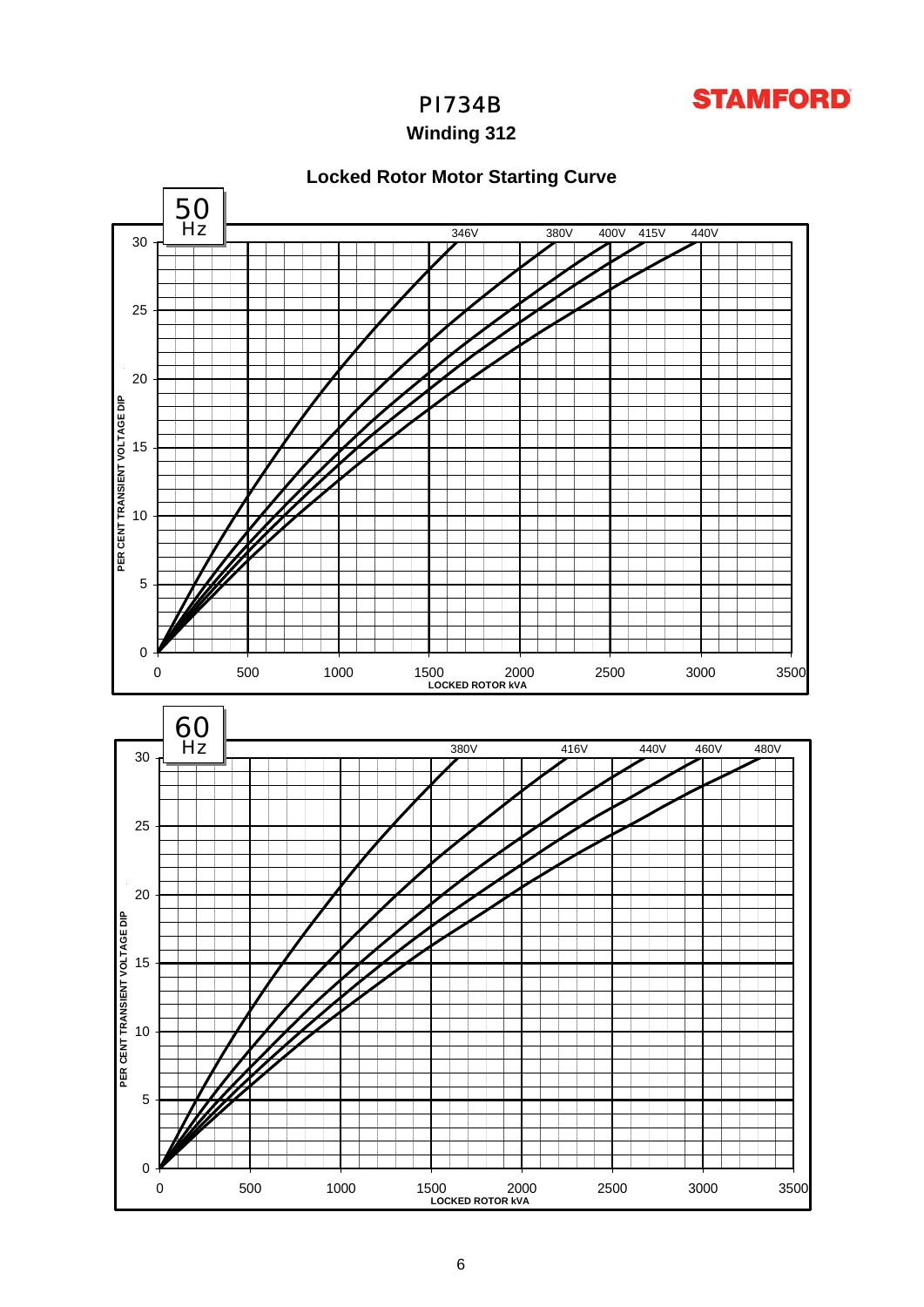



## **Three-phase Short Circuit Decrement Curve. No-load Excitation at Rated Speed Based on star (wye) connection.**

### **Note 1**

The following multiplication factors should be used to adjust the values from curve between time 0.001 seconds and the minimum current point in respect of nominal operating voltage :

|                  | 50Hz     | 60Hz             |                |  |  |  |  |  |
|------------------|----------|------------------|----------------|--|--|--|--|--|
| Voltage          | Factor   | Voltage          | Factor         |  |  |  |  |  |
| 380 <sub>v</sub> | $x$ 1.00 | 416 <sub>v</sub> | $x$ 1.00       |  |  |  |  |  |
| 400v             | x 1.05   | 440v             | $x\sqrt{1.06}$ |  |  |  |  |  |
| 415v             | $x$ 1.09 | 460v             | $x\,1.10$      |  |  |  |  |  |
| 440 <sub>v</sub> | x 1.16   | 480v             | x 1.15         |  |  |  |  |  |

The sustained current value is constant irrespective of voltage level

#### **Note 2**

The following multiplication factor should be used to convert the values calculated in accordance with NOTE 1 to those applicable to the various types of short circuit :

|                      | 50Hz            |                      | 60Hz                 |                         | 3-phase    | 2-phase L-L | 1-phase L-N   |
|----------------------|-----------------|----------------------|----------------------|-------------------------|------------|-------------|---------------|
| Voltage              | Factor          | Voltage              | Factor               | Ilnstantaneous          | .00<br>x 1 | x 0.87      | x 1.30        |
| 380 <sub>V</sub>     | .00<br><b>X</b> | 416v                 | .00<br>Y             | Minimum                 | .00<br>x · | x 1.80      | $\times$ 3.20 |
| 400v                 | .05<br>x 1      | $\overline{440}$ v   | .06<br>Y             | Sustained               | .00<br>x 1 | x 1.50      | x 2.50        |
| 415v                 | .09<br>x ʻ      | $\overline{460}$ v   | 1.10<br>x 1          | Max. sustained duration | $10$ sec.  | 5 sec.      | 2 sec.        |
| $\sim$ $\sim$ $\sim$ | .               | $\sim$ $\sim$ $\sim$ | $\sim$ $\sim$ $\sim$ | $\overline{\cdots}$     |            |             |               |

All other times are unchanged

#### **Note 3**

Curves are drawn for Star (Wye) connected machines.